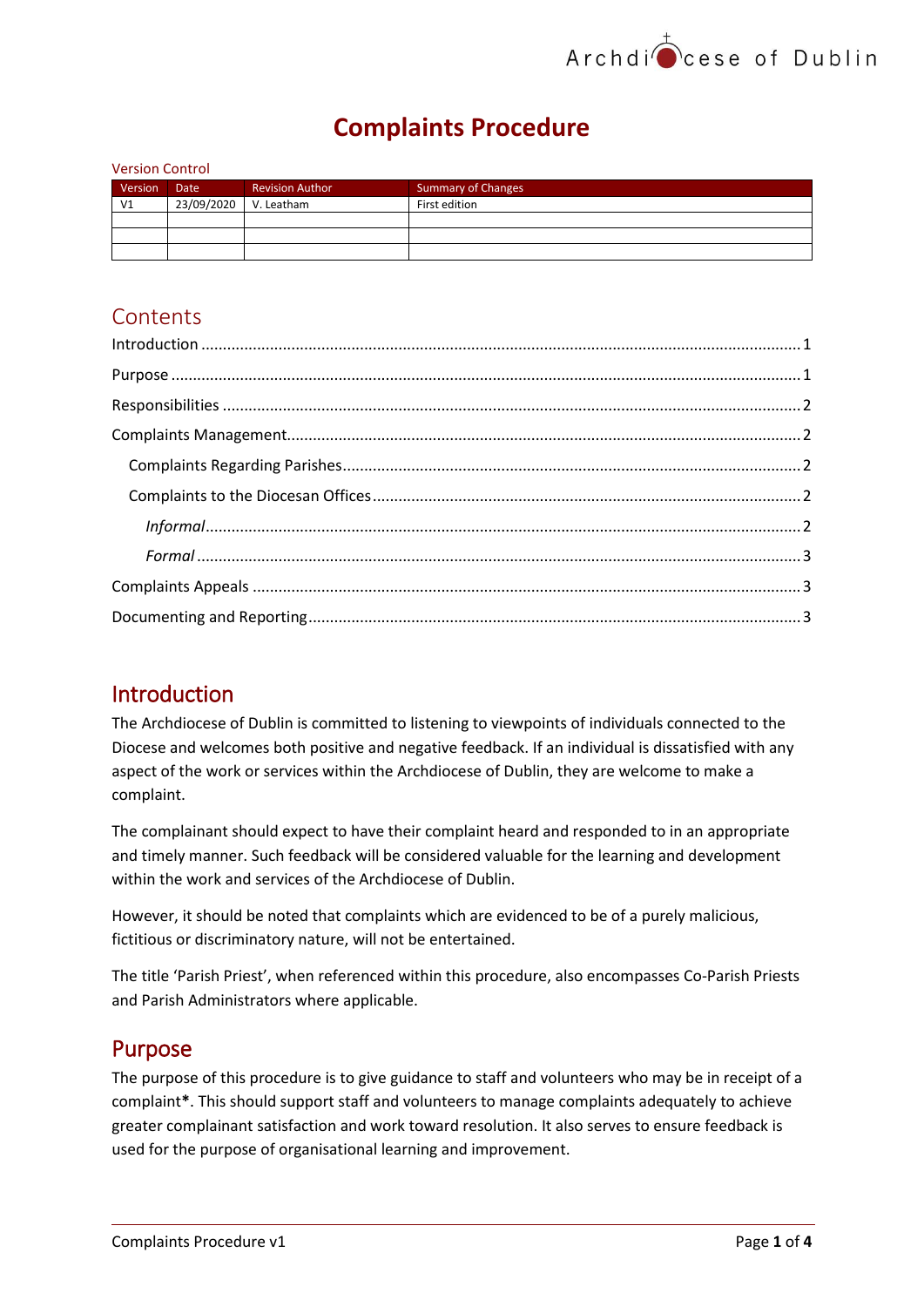#### *\*If a complaint relates to a safeguarding concern, then safeguarding procedures will have precedence over this Complaints Procedure***\***

# <span id="page-1-0"></span>Responsibilities

- Responsibilities for complaints management at Parish level lie with the local Priest
- Responsibility for managing informal complaints to the Diocesan Offices lie with the relevant Head of Office, based on the complaint subject matter. If a relevant Office cannot be clearly identified, the Office of the Moderator will be responsible to manage or direct the complaint.
- Responsibility for formal complaints to the Diocesan Offices lie with the Office of the Moderator. Appeals of formal complaints will be escalated to the Archbishop and the Board of Trustees where required.

# <span id="page-1-1"></span>Complaints Management

#### <span id="page-1-2"></span>Complaints Regarding Parishes

Individuals experiencing difficulties, or who have concerns within a Parish, are entitled to have such concerns dealt with by the Parish Priest. The Parish Priest will discuss the issue as soon as practical upon receiving the complaint and take appropriate action. Official complaints to the Parish should be in writing and signed by the complainant.

If the complainant is unhappy with the outcome of a complaint made to the Parish Priest, they may escalate their concerns to the Vicar Forane (or Episcopal Vicar if the Parish Priest is also the Vicar Forane). However, if the complaint is regarding a Priest, this should be managed by the Vicar for Clergy.

After following the above process, if the complainant is still unsatisfied with the outcome, they may appeal to the Board of Trustees (please see 'Complaints Appeals' section below).

#### <span id="page-1-3"></span>Complaints to the Diocesan Offices

#### <span id="page-1-4"></span>*Informal*

If an individual contacts the Diocesan Offices to make an informal oral complaint, where feasible, the complaint should be dealt with at the point of contact, or directed to the relevant Office to be dealt with promptly. If the staff member receiving the complaint is unsure which is the relevant Office, then they should refer the complaint to the Office of the Moderator.

If a complaint is in regards to a local Parish, the complainant should be advised to contact the local Parish directly.

If the complainant is unhappy with the outcome of their informal complaint, they are entitled to pursue the matter and make a formal complaint.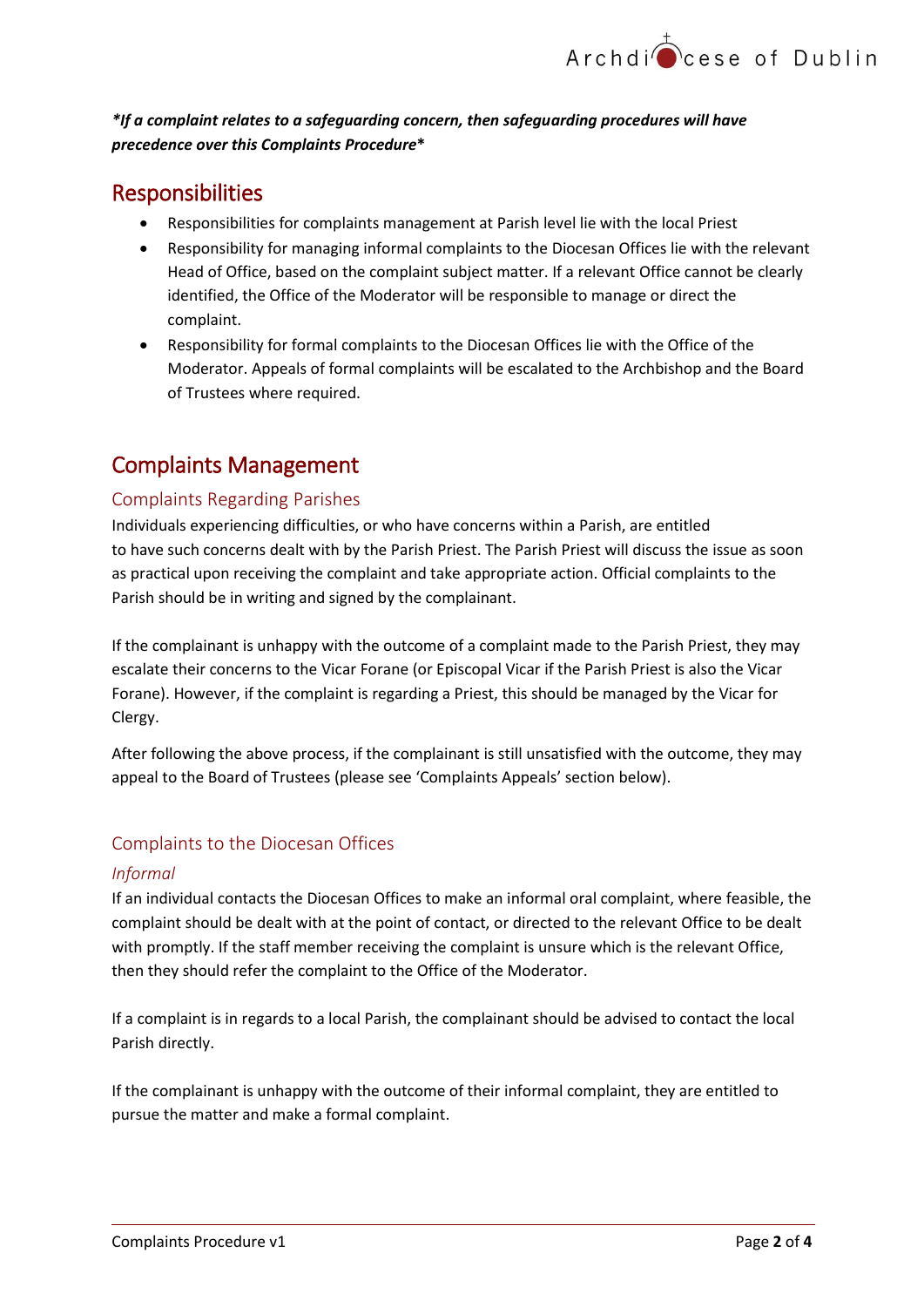#### <span id="page-2-0"></span>*Formal*

If an individual feel there is an issue of significant importance, or if they are unhappy with the outcome of an informal complaint to the Diocesan Offices, they are entitled to make a formal complaint to the Diocesan Offices by sending a signed written complaint to writing to the Office of the Moderator.

Upon receipt of a formal complaint, the below steps should be followed:

- 1. Contact the complainant within 5 working days to acknowledge receipt of the complaint.
- 2. Arrange a call or meeting with the complainant to discuss in further detail their complaint. In the discussion enquire as to what actions the complainant would like taken to resolve the matter. Inform the complainant of the next steps in the complaints process and give them a timeframe of when they will receive a further response.
- 3. Further investigate the complaint. E.g.
	- a. Fact check that details in the complaint are accurate
	- b. If the complaint is against another individual or Office, give that individual or Office opportunity to respond.**\*\***
- 4. Determine what actions will be taken to resolve the matter.
- 5. Contact the complainant with the outcome of the investigation and actions that are to be taken.
- 6. Ensure responsibility for carrying out the actions agreed are clearly communicated with a timeframe for completion.
- 7. To close out the complaint, write to the complainant detailing the outcome of their complaint.

#### *\*\*Please note, HR may be consulted or give support in cases where a complaint is against a member of staff or volunteer.\*\**

## <span id="page-2-1"></span>Complaints Appeals

If after following the above processes, the complainant is still dissatisfied with the outcome, they can appeal in writing; this appeal should be brought to the Archbishop who will determine if the matter should be brought to the Board of Trustees (or subcommittee if more applicable). Receipt of the complaint should be acknowledged by the Diocesan Offices within 5 working days, and the complainant informed of an anticipated timeframe for a response.

If determined appropriate by the Archbishop, the complaint should then be added to the next Board meeting agenda. All relevant details gathered regarding the complaint thus far should be provided to the Board of Trustees to allow informed discussion. After discussion, the Board of Trustees will determine if any further action is required, or if they require further information before a decision can be made.

The complainant should be kept informed of any delays and should receive the final outcome in writing.

## <span id="page-2-2"></span>Documenting and Reporting

It is important to document complaints received, particularly formal complaints. This record should be kept to support any appeals that may eventuate from a complaint and also for organisational